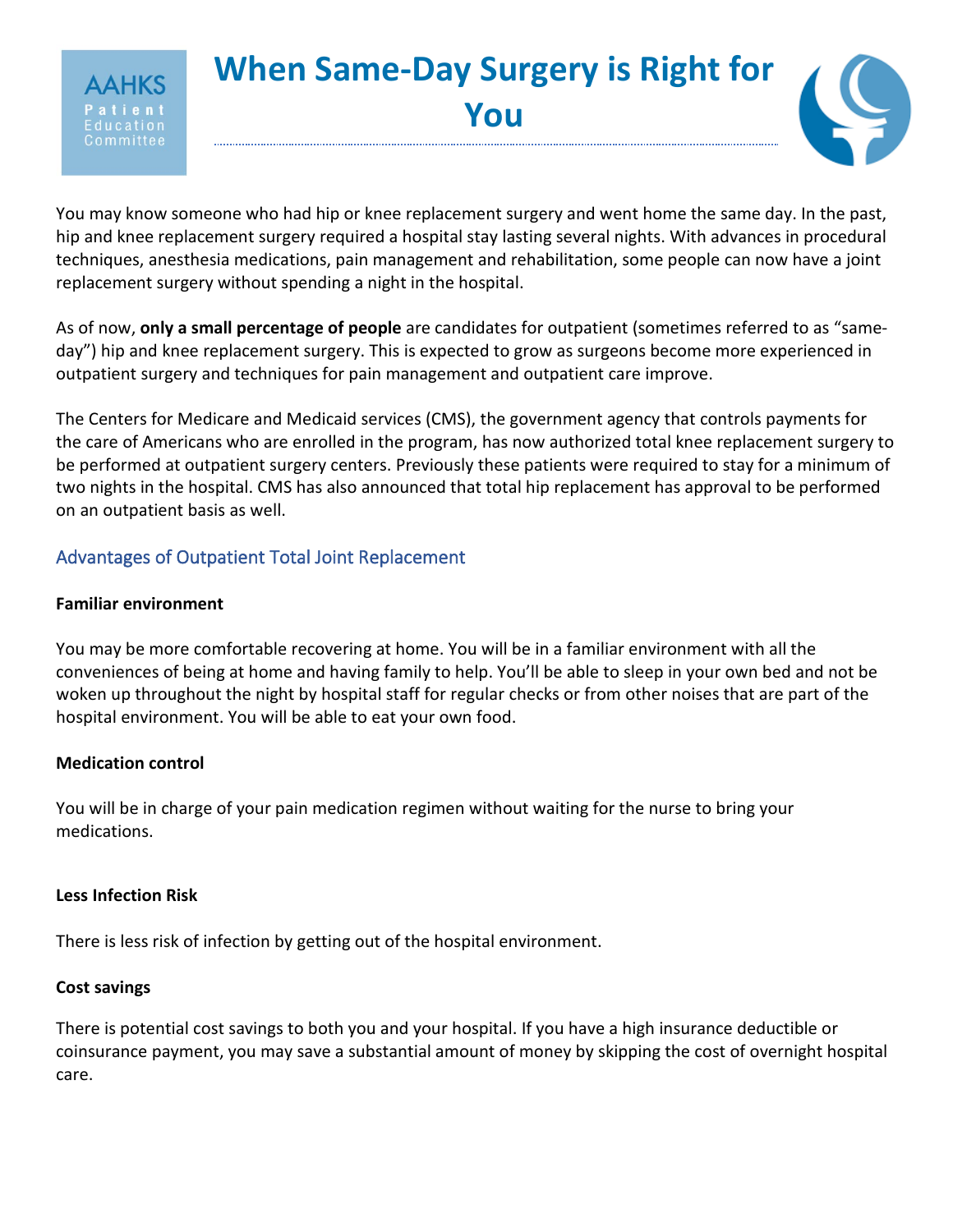

## Who can have outpatient joint replacement surgery?

If you are **healthy and active** with no major or ongoing medical problems, then you might be a good candidate for outpatient surgery. Typically, **younger** patients who are walking without assistive devices (like canes or walkers) before surgery and are **limited only by a painful hip or knee** make good candidates. Your motivation to get better is a key part of doing well with outpatient joint replacement surgery, and it is very important to keep a positive attitude.

Your orthopaedic surgeon can help you decide if you could be a candidate for outpatient hip or knee replacement surgery.

### Who shouldn't have outpatient joint replacement surgery?

If you have a **serious medical issue**, then it may be best to stay in the hospital for one or two days after surgery to make sure that your medical problems are stable before you go home. Patients with medical conditions such as heart disease, congestive heart failure, poorly controlled diabetes, chronic lung disease, chronic kidney disease, sleep apnea, or who take daily steroid medications will most likely not be candidates for outpatient joint replacement surgery. The same holds true for patients with **balance problems or chronic neurologic disease** who have had difficulty walking before surgery. Patients who **live alone and have no one to care for them** at home are also not candidates.

## Getting Ready for Outpatient Joint Replacement Surgery

If you and your surgeon have determined that it is safe for you to have outpatient surgery, it is essential to make plans before the day of surgery. Include your friends and family in the plans – especially those who will be staying with you and caring for you after you return home. This individual can serve as a coach and is an important part of the process.

- 1. Go to the class offered by the hospital or outpatient center where you will have your surgery.
- 2. Prepare your home: remove loose rugs, board pets, prepare and freeze meals.
- 3. Plan your care: fill prescriptions, make appointments for nursing care and physical therapy.

#### **Surgery Day**

Visit [www.AAHKS.org](http://www.aahks.org/) to watch videos that show you what to expect on the day of surgery for hip replacement and knee replacement.

Note that no matter what surgical approach your surgeon uses for hip replacement surgery (posterior, miniposterior, anterior), it has no bearing on whether you are a potential candidate for outpatient surgery.

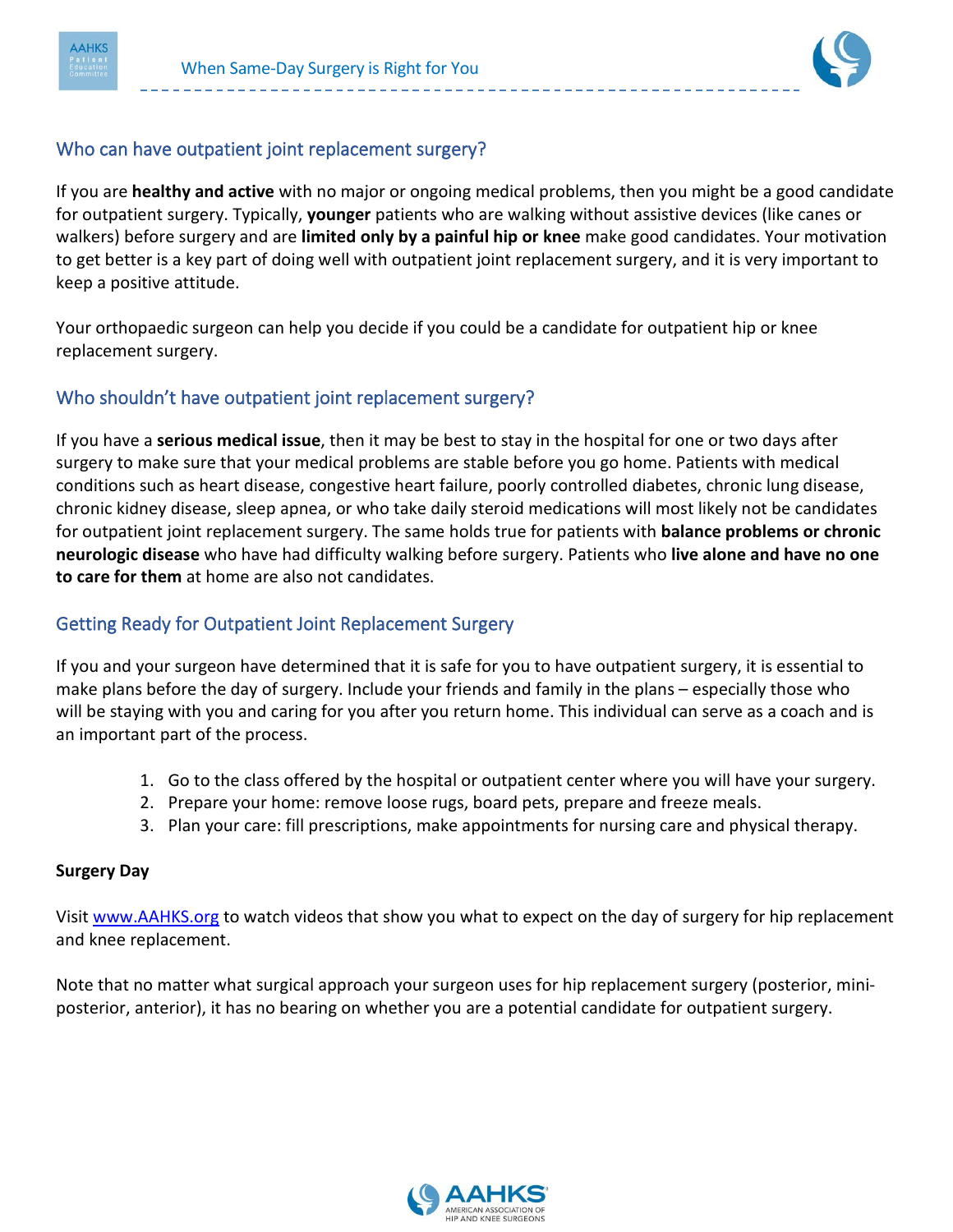



#### **After Surgery and Going Home**

When your joint replacement surgery is complete, you will spend time in a post anesthesia care unit (PACU). This is an area in the facility that allows you to recover from your surgery. You will work with a therapist or a nurse to get out of bed to a chair and then start walking. If you have stairs at home, this may include practicing walking up and down stairs. Before you are ready to go home, you should:

- Be safe walking with crutches or a walker
- Feel good enough to eat solid food and drink liquids with no nausea or vomiting
- Not have any dizziness or drowsiness
- Urinate without difficulty before leaving
- Have stable vitals signs such as blood pressure and heart rate
- Have pain well controlled with oral pain medicine

Before leaving the facility, you will be given prescriptions for pain medicine and blood thinners. You will also typically be given instructions for activity and wound care and information on whom to contact if you have any problems at home.

For select patients total joint replacement can be safely performed on an outpatient basis; however, not all patients are good candidates. Further scientific research is needed to better understand who will benefit from this the most and what kind of rehabilitation will be most effective. Thus far, most research studies have shown that outpatient joint replacement is safe for the right person with no difference in complications or readmission rates as compared to surgery with a traditional hospital stay. Researchers continue to study outpatient joint replacement and the long-term outcomes after surgery.

### **Other Resources from AAHKS**

Setting Expectations <https://hipknee.aahks.org/setting-expectations-with-your-surgeon/>

How to Get the Most Out of Your Total Joint Replacement <https://hipknee.aahks.org/how-to-get-the-most-out-of-your-joint-replacement/>

Good Health = Good Recovery After Surgery <https://hipknee.aahks.org/good-health-good-recovery-after-joint-surgery/>